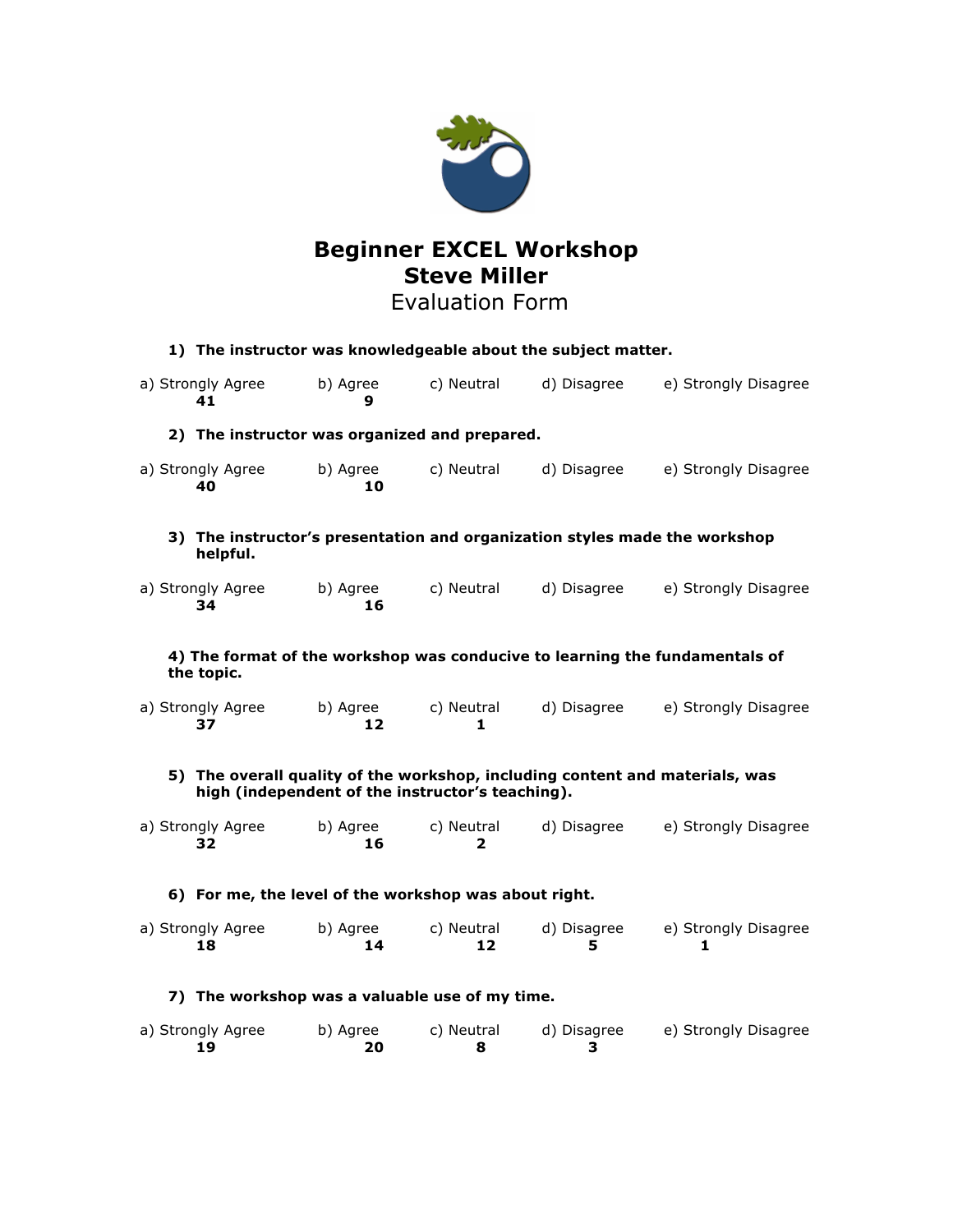### **8) Which aspects of the workshop were the most valuable?**

- Having prepared excel workbooks for us to use in the workshop.
- Good for beginners.
- Valuable step by step demonstrations.
- Shortcuts, graphs.
- All of it was useful for me, especially the shortcuts and graphing review.
- Graphs and telling us how to work with them.
- Graph
- It's been awhile since I last used excel so going over basic uses, especially function inputs was helpful. Shortcuts are cool too.
- Formats
- Shortcuts!
- Getting used to MS excels new version 2010. Just using excel again. Shortcuts.
- Having an outline and spreadsheets already on the server helped with efficiency! Speed and delivery was great, no wasted time.
- I thought the pace of the class was well-suited to the audience. We started off with basic steps, but not too basic and progressed quickly enough.
- Went over things I hadn't done before.
- Running through examples
- All aspects were useful.
- Working with basic formulas. Using actual practice sets to go through as a group.
- Really great use of demo/do of examples.
- The shortcut part.
- Graph manipulations.
- Explanations and opportunity to work out example problems was great.
- The examples were good as well as the shortcuts.
- The keyboard shortcuts; adjusting  $x$ , 4 values in a graphing function.
- The tricks with key combinations.
- It was helpful for anyone who isn't very familiar with excel.
- Shortcuts and tips.
- Something about graphing in excel worksheet. Also, the "hot-key" introduction was helpful.

#### **Second Workshop**

- The keyboard shortcuts were very useful.
- All
- **Shortcuts**
- Shortcuts are awesome!
- Learning excel!
- The shortcuts were killer!
- The shortcuts (keyboard) were awesome.
- Working through on my own following along.
- **Shortcuts**
- Shortcuts, simple explanations.
- Nice review and learned some new shortcuts.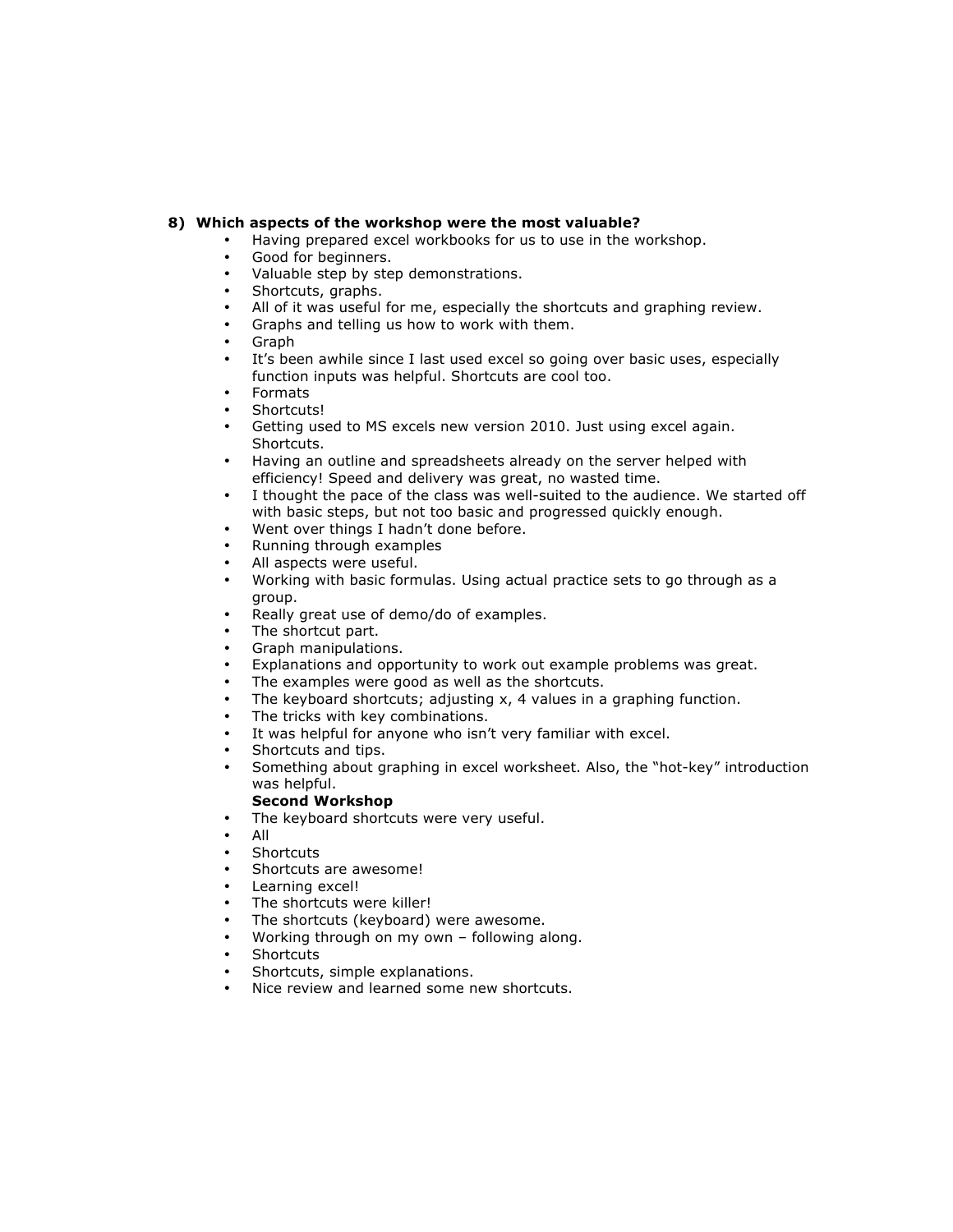#### **9) Which aspects were the least valuable?**

- I should have done more investigation to see this was below the level I needed.
- Mainly keyboard shortcuts.
- Sum, average.
- **Calculation**
- It was all very helpful review no least valuable aspect.
- A bit slow.
- I found this entire workshop to be valuable.
- Intro on excel capabilities.
- All were useful.
- All were valuable.<br>• Evenything was ve
- Everything was very valuable.
- Started a little slow for my level of knowledge.
- The basics.
- Some of the first 10-15 minutes.
- Basic introduction about excel. I already know it. **Second Workshop**
- It was very basic.
- Simple excess knowledge (but others in class needed it).
- Probably the intro about order of operations.
- None
- Some of the more basic excel functions I already knew.
- Perfect need more.<br>• Simple functions
- Simple functions.

#### **10) What suggestions do you have for improving the workshop?**

- Could probably start at a slightly more advanced level, focusing more on shortcuts and tricks rather than basic functions.
- It was good. I knew majority of stuff but it wasn't boring to refresh.<br>• Good stuffl
- Good stuff!<br>• Less time s
- Less time spent on sum, average, etc.
- I thought the shortcuts were really helpful, so more of that would be good.<br>• Go a little slower during equation entry, and perhans repeat equations at
- Go a little slower during equation entry, and perhaps repeat equations at times.
- It's great.
- Bigger screen for projecting.
- Maybe combine beginning and intermediate levels together.